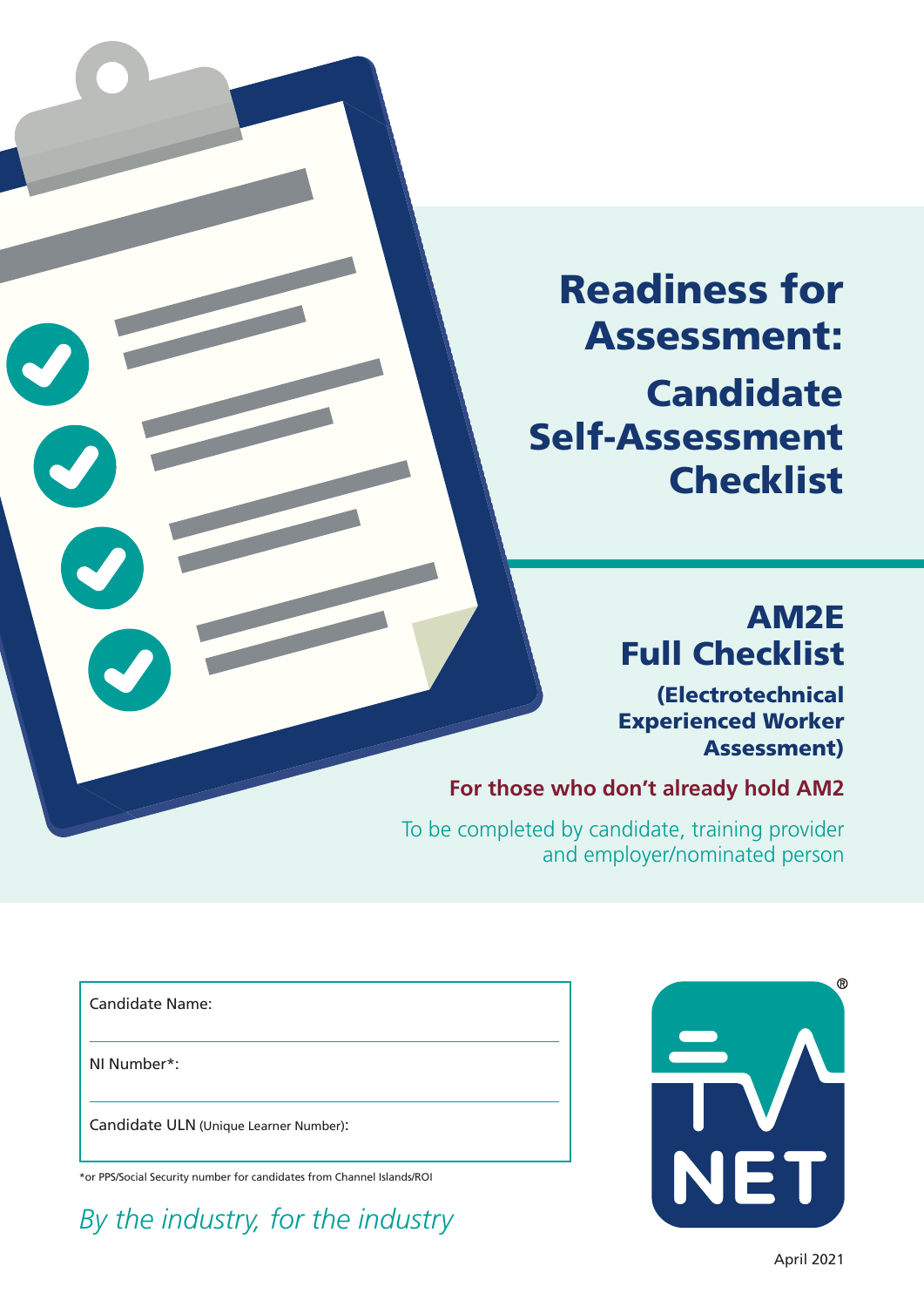This checklist should only be completed if you have not already passed the AM2 in the past and you need to complete the full AM2E assessment.

If you have already passed the AM2 previously, you will need to complete the **AM2E Supplementary** Unit Checklist.

### Important Information

Completing this checklist is a compulsory part of the AM2E assessment preparation. It helps all parties to thoroughly review whether an individual has the required knowledge and experience to undertake the test. If gaps are identified, additional training or experience is recommended before taking the assessment.

The checklist should be completed by the candidate, with input from their employer (or other nominated person) and training provider. If you are self employed, you may wish to get the confirmatory signature from someone else who can confirm your work, such as a colleague you've worked with or an assessor if you belong to a Competent Persons Scheme. We recommend that you use this checklist as a working document and carefully review each section, noting where further practical experience or knowledge is required.

Bear in mind that you are unlikely to be sufficiently prepared to pass the assessment if you cannot confidently tick at least "Adequate" for every statement in terms of both Knowledge and Practical Experience.

The AM2E Assessment is designed for those who wish to practise either as an installation electrician, or as a maintenance electrician. It demonstrates they have the level of competence expected by the industry in the following key occupational areas:

- Risk assessments and health and safety
- Safe isolation
- The interpretation of specifications, drawings and diagrams
- Planning and preparing to install, terminate and connect identified wiring systems
- Installing, terminating and connecting identified wiring systems
- Inspection, testing and certification
- Fault diagnosis and correction of electrical faults
- The understanding and application of industry recognised procedures, working practices and the requirements of statutory and non-statutory regulations.

In accordance with the installation specification and the relevant statutory and non-statutory regulations, candidates will be expected to install, terminate, connect, inspect, test and commission:

- A three-phase distribution board and sub-circuit
- A three-phase Direct-on-Line Motor circuit
- Single phase lighting and power circuits
- A central heating/sustainable energy system
- A safety services circuit and device
- A data-cabling system.

The assessment covers the following sections:

| Safe Isolation and Risk Assessment            |
|-----------------------------------------------|
| <b>Sections A2-A6: Composite Installation</b> |
| <b>Inspection, Testing and Certification</b>  |
| <b>Safe Isolation of Circuits</b>             |
| <b>Fault Diagnosis and Rectification</b>      |
| <b>Assessment of Applied Knowledge</b>        |
|                                               |

## Using this Checklist

Please work through Sections A to E in this document and tick the boxes that best suit the candidate's knowledge and experience in each area. Once this task is complete, identify any areas where further knowledge or experience is needed before the candidate can undertake the assessment. Remember that you are unlikely to be sufficiently prepared to pass the assessment if you cannot confidently tick at least "Adequate" for every statement in terms of both Knowledge and Practical Experience.

If there are areas of concern, an action plan should be produced to help the candidate achieve the required standard.

**The completed, signed document is a compulsory gateway check to confirm readiness for assessment before the assessment can be booked. It must be submitted to NET as part of the Request for Assessment.**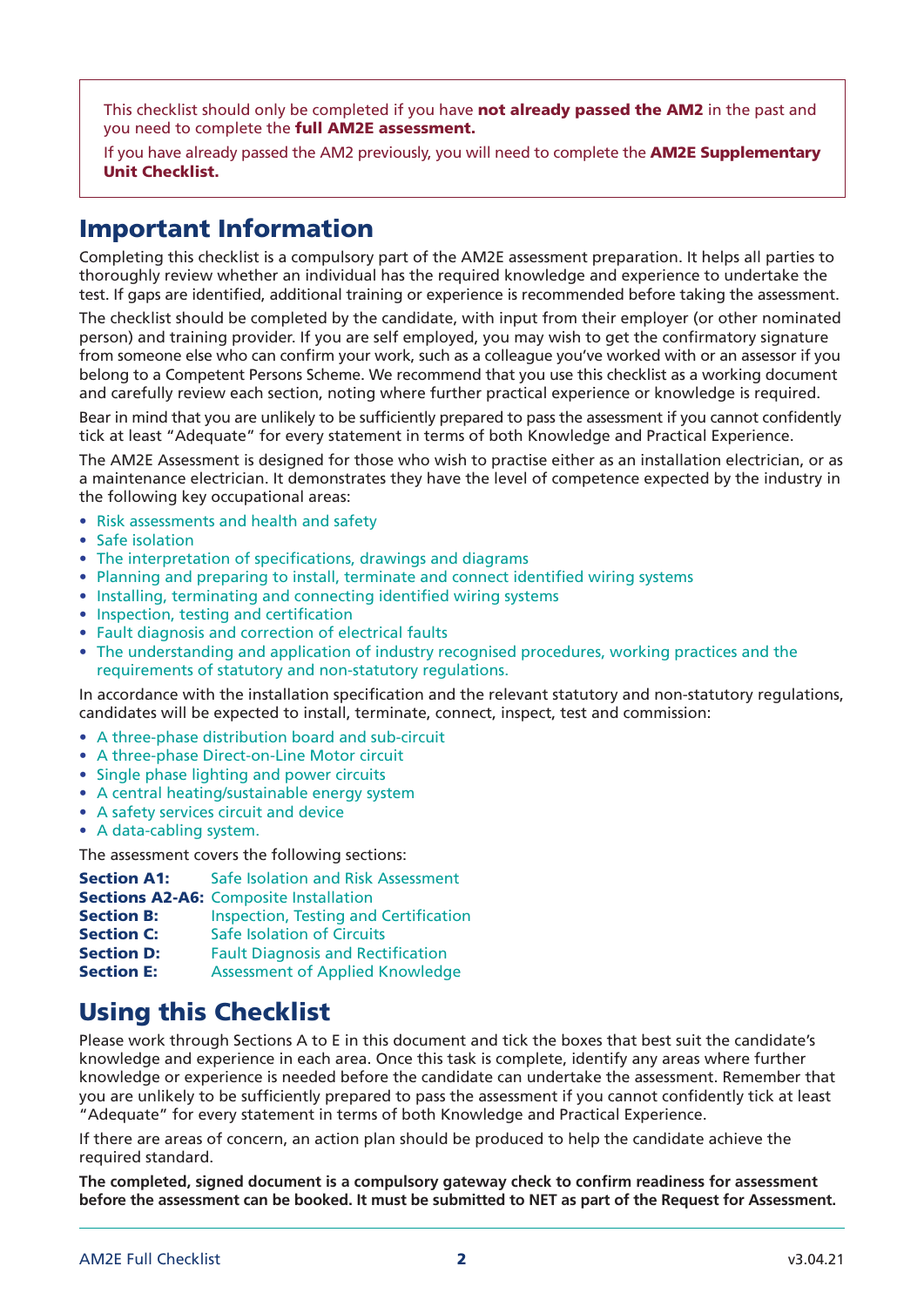### Section A1: **Safe Isolation and Risk Assessment (45 mins)**

To demonstrate occupational competence candidates will be expected to:

|                                                       |         | <b>KNOWLEDGE</b>   |        |         | For each item please tick one box in the Knowledge section and one box in the Experience section<br><b>EXPERIENCE</b> |        |
|-------------------------------------------------------|---------|--------------------|--------|---------|-----------------------------------------------------------------------------------------------------------------------|--------|
|                                                       | Limited | Adequate Extensive | Unsure | Limited | Adequate Extensive                                                                                                    | Unsure |
| Carry out and document an<br>assessment of risk       |         |                    |        |         |                                                                                                                       |        |
| 2 Carry out safe isolation in the<br>correct sequence |         |                    |        |         |                                                                                                                       |        |

## Sections A2-A6: **Composite Installation (10 hours)**

This section has areas where candidates will need to demonstrate occupational competence in accordance with statutory and non-statutory regulations and approved industry working practices.

|              |                                                         |         | <b>KNOWLEDGE</b>     |        |         |                    | For each item please tick one box in the Knowledge section and one box in the Experience section<br><b>EXPERIENCE</b> |        |
|--------------|---------------------------------------------------------|---------|----------------------|--------|---------|--------------------|-----------------------------------------------------------------------------------------------------------------------|--------|
|              |                                                         | Limited | Adequate   Extensive | Unsure | Limited | Adequate Extensive |                                                                                                                       | Unsure |
| 1            | Interpretation of specifications<br>and technical data  |         |                      |        |         |                    |                                                                                                                       |        |
| $\mathbf{2}$ | Selection of protective<br>devices                      |         |                      |        |         |                    |                                                                                                                       |        |
| 3            | Install protective equipotential<br>bonding             |         |                      |        |         |                    |                                                                                                                       |        |
| 4            | Install and terminate PVC<br>singles cable              |         |                      |        |         |                    |                                                                                                                       |        |
| 5            | Install and terminate PVC/PVC<br>multi-core & cpc cable |         |                      |        |         |                    |                                                                                                                       |        |
| 6            | Install and terminate SY<br>multi-flex cable            |         |                      |        |         |                    |                                                                                                                       |        |
| 7            | Install and terminate<br>heat-resistant flex            |         |                      |        |         |                    |                                                                                                                       |        |
| 8            | Install and terminate<br><b>XLPE SWA</b>                |         |                      |        |         |                    |                                                                                                                       |        |
| 9            | Install and terminate<br>data-cable                     |         |                      |        |         |                    |                                                                                                                       |        |
|              | 10 Install and terminate<br>FP200 type cable            |         |                      |        |         |                    |                                                                                                                       |        |
|              | 11 Forming and install 20mm<br>metal conduit            |         |                      |        |         |                    |                                                                                                                       |        |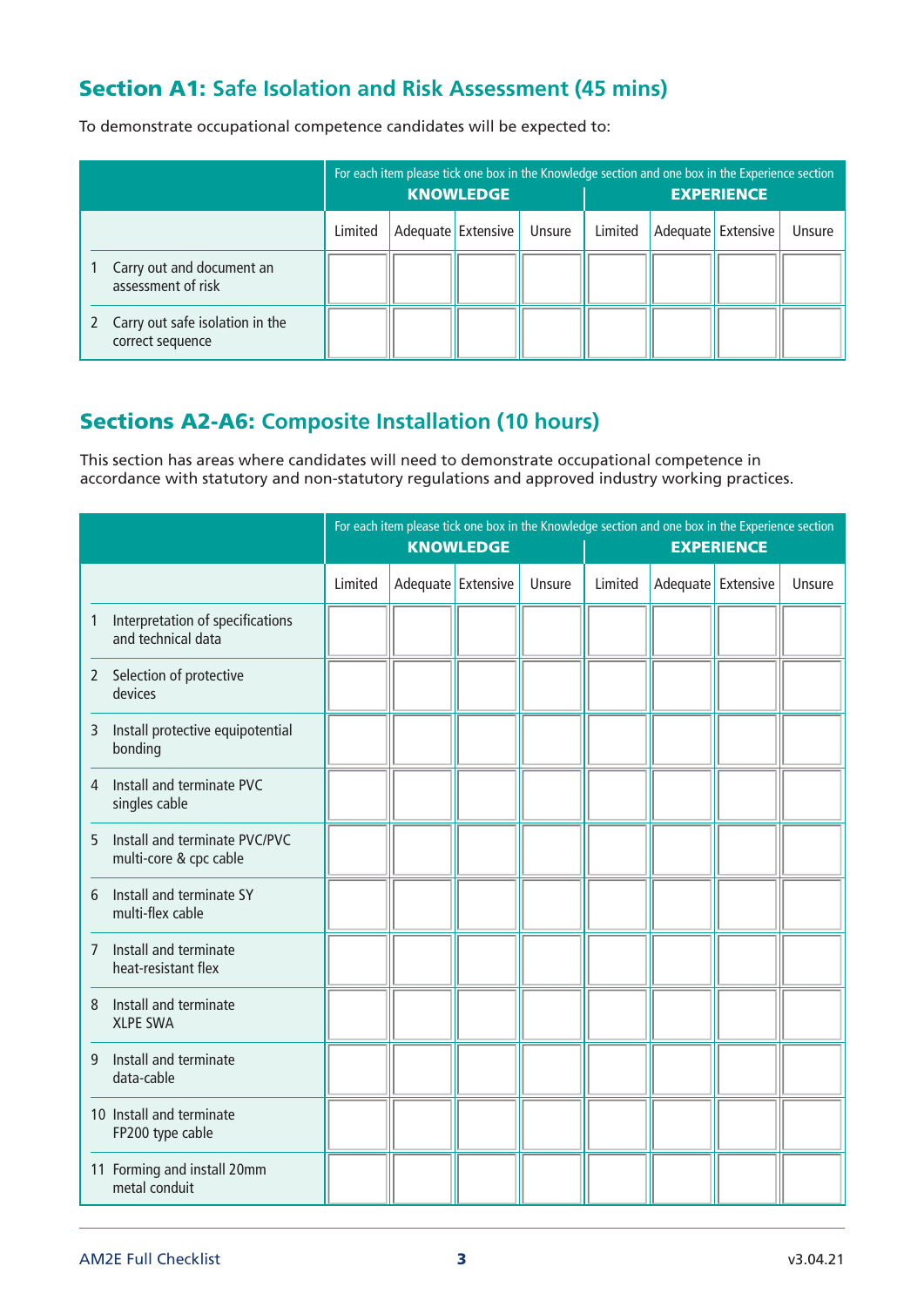## Sections A2-A6: **Composite Installation (10 hours) - continued**

|                                                                                                                                                                                        |         | <b>KNOWLEDGE</b>     |        |         | For each item please tick one box in the Knowledge section and one box in the Experience section<br><b>EXPERIENCE</b> |        |
|----------------------------------------------------------------------------------------------------------------------------------------------------------------------------------------|---------|----------------------|--------|---------|-----------------------------------------------------------------------------------------------------------------------|--------|
|                                                                                                                                                                                        | Limited | Adequate   Extensive | Unsure | Limited | Adequate Extensive                                                                                                    | Unsure |
| 12 Forming and installing 20mm<br><b>PVC</b> conduit                                                                                                                                   |         |                      |        |         |                                                                                                                       |        |
| 13 Install protective devices in a<br><b>TP&amp;N</b> distribution board                                                                                                               |         |                      |        |         |                                                                                                                       |        |
| 14 Install a two-way and intermediate<br>lighting circuit in PVC/PVC<br>multi-core cable                                                                                               |         |                      |        |         |                                                                                                                       |        |
| 15 Install a BS 1363 13A socket outlet<br>ring circuit in PVC singles cable                                                                                                            |         |                      |        |         |                                                                                                                       |        |
| 16 Install a carbon monoxide detector<br>safety service circuit in FP200<br>type cable                                                                                                 |         |                      |        |         |                                                                                                                       |        |
| 17 Install data outlets circuit in Cat. 5<br>cable                                                                                                                                     |         |                      |        |         |                                                                                                                       |        |
| 18 Install a BS EN 60309 16A T P & N<br>socket outlet in XLPE SWA cable                                                                                                                |         |                      |        |         |                                                                                                                       |        |
| 19 Install protective equipotential<br>bonding to gas and water services                                                                                                               |         |                      |        |         |                                                                                                                       |        |
| 20 Connect a 3-phase direct on line<br>motor circuit in SY cable                                                                                                                       |         |                      |        |         |                                                                                                                       |        |
| 21 Install an S Plan central heating<br>and hot water system with a solar<br>thermal sustainable energy<br>element utilising heat resistant<br>flexible cable and PVC singles<br>cable |         |                      |        |         |                                                                                                                       |        |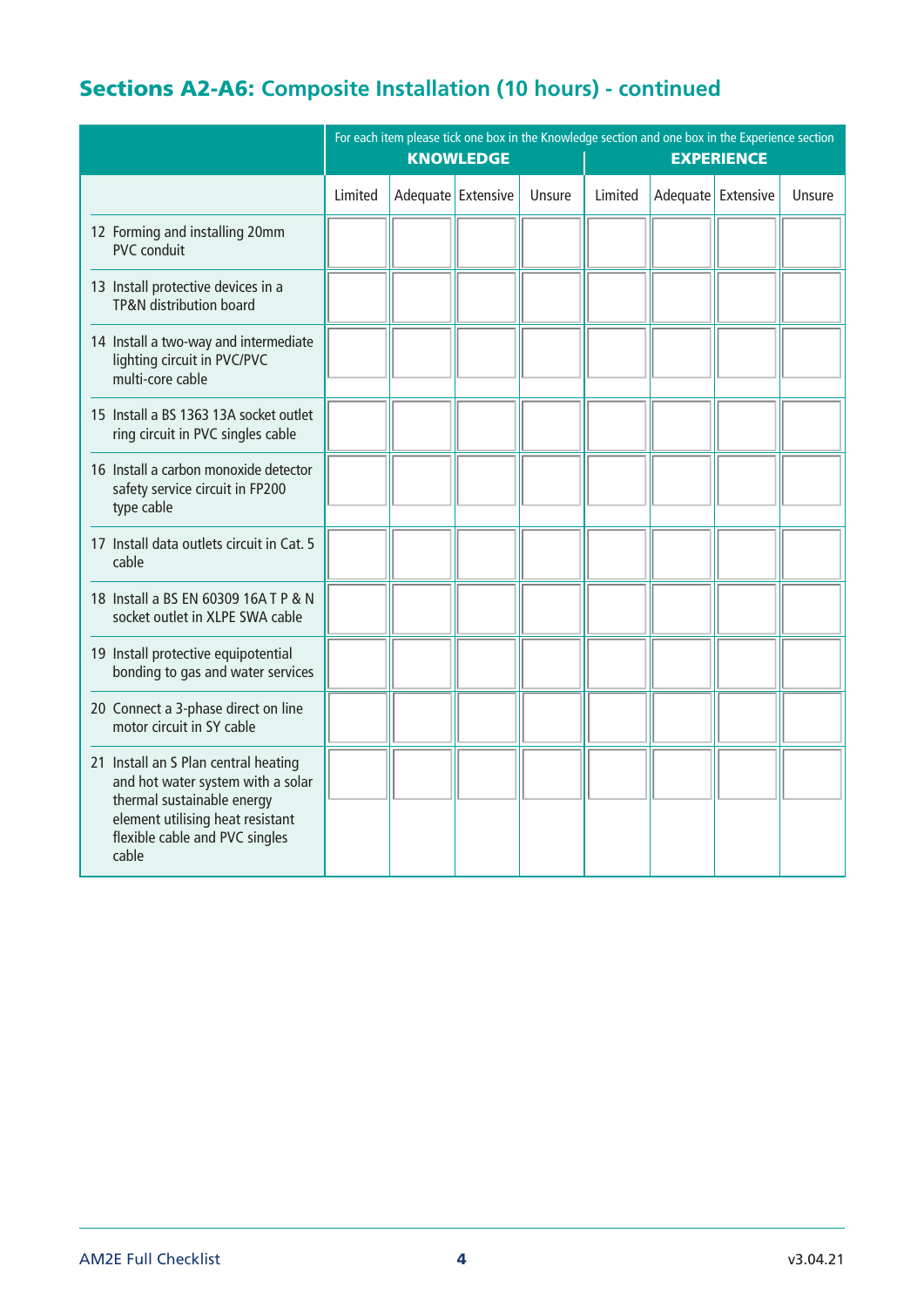## Section B: **Inspection, Testing and Certification (3.5 hours)**

In this area candidates will be expected to follow practices and procedures that take into account electrically sensitive equipment. To demonstrate occupational competence, candidates will be expected to:

|                                                                                                                                                                                 | For each item please tick one box in the Knowledge section and one box in the Experience section<br><b>KNOWLEDGE</b><br><b>EXPERIENCE</b> |                    |  |        |         |                    |  |        |
|---------------------------------------------------------------------------------------------------------------------------------------------------------------------------------|-------------------------------------------------------------------------------------------------------------------------------------------|--------------------|--|--------|---------|--------------------|--|--------|
|                                                                                                                                                                                 | Limited                                                                                                                                   | Adequate Extensive |  | Unsure | Limited | Adequate Extensive |  | Unsure |
| Work according to best practice<br>as required by Health and Safety<br>legislation                                                                                              |                                                                                                                                           |                    |  |        |         |                    |  |        |
| Ensure the installation is correctly<br>isolated before commencing the<br>inspection and test activity                                                                          |                                                                                                                                           |                    |  |        |         |                    |  |        |
| Carry out a visual inspection of the<br>installation in accordance with<br>BS 7671 and IET Guidance Note 3                                                                      |                                                                                                                                           |                    |  |        |         |                    |  |        |
| Complete the following tests on<br>the installation in accordance with<br>BS 7671 and IET Guidance Note 3:                                                                      |                                                                                                                                           |                    |  |        |         |                    |  |        |
| Continuity of protective<br>1<br>conductors                                                                                                                                     |                                                                                                                                           |                    |  |        |         |                    |  |        |
| Continuity of ring final circuit<br>2<br>conductors                                                                                                                             |                                                                                                                                           |                    |  |        |         |                    |  |        |
| Insulation resistance<br>3                                                                                                                                                      |                                                                                                                                           |                    |  |        |         |                    |  |        |
| Polarity<br>4                                                                                                                                                                   |                                                                                                                                           |                    |  |        |         |                    |  |        |
| Earth fault-loop impedance (EFLI)<br>5                                                                                                                                          |                                                                                                                                           |                    |  |        |         |                    |  |        |
| Prospective fault current (PFC)<br>6                                                                                                                                            |                                                                                                                                           |                    |  |        |         |                    |  |        |
| Check for phase sequence and<br>7<br>phase rotation                                                                                                                             |                                                                                                                                           |                    |  |        |         |                    |  |        |
| <b>Functional testing</b><br>8                                                                                                                                                  |                                                                                                                                           |                    |  |        |         |                    |  |        |
| Verify that the test results obtained<br>conform to the values required by<br>BS 7671 and IET Guidance Note 3                                                                   |                                                                                                                                           |                    |  |        |         |                    |  |        |
| Complete an electrical installation<br>certificate, schedule of inspections<br>and schedule of test results using<br>the model forms as illustrated in<br>Appendix 6 of BS 7671 |                                                                                                                                           |                    |  |        |         |                    |  |        |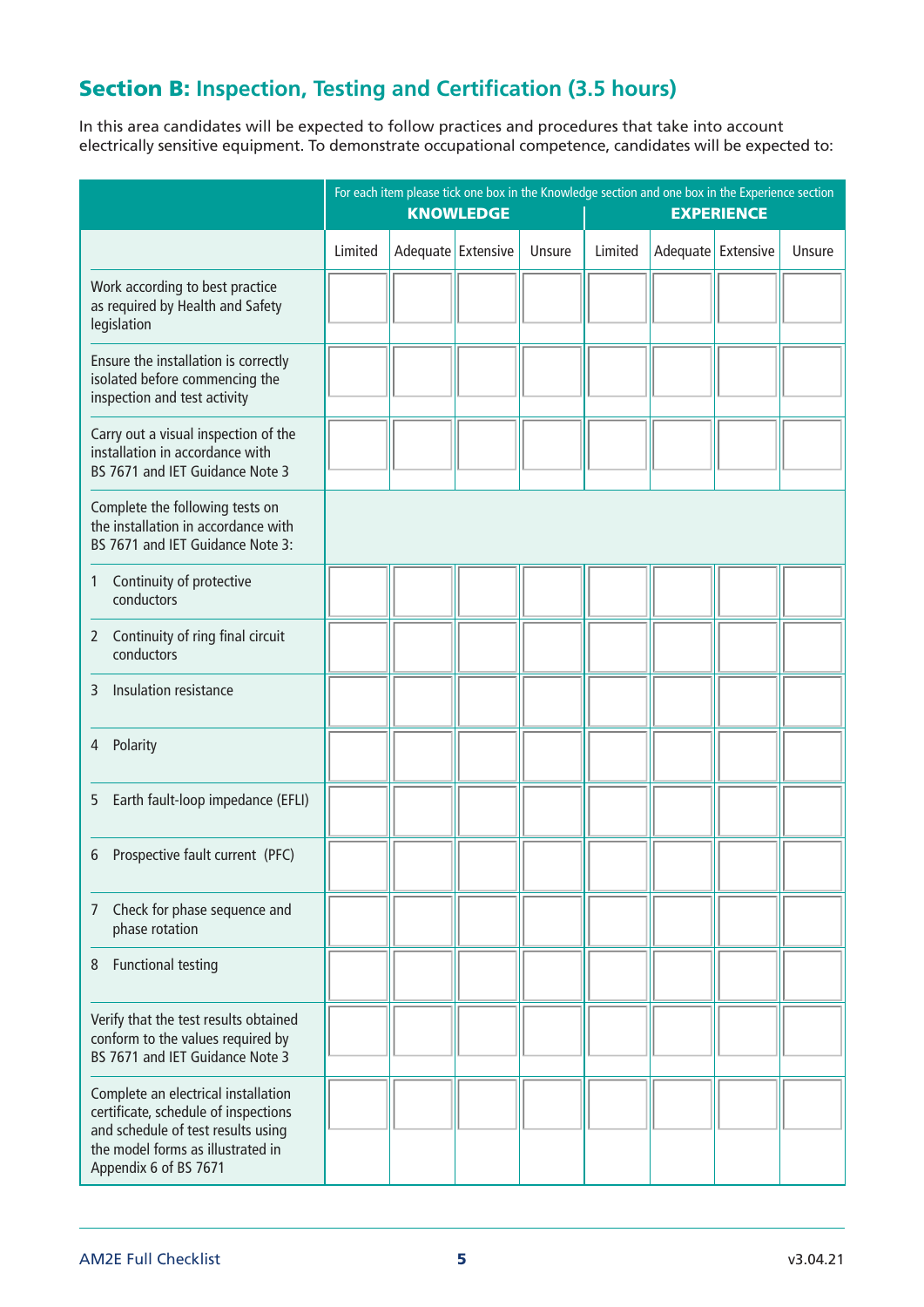## Section C: **Safe Isolation of Circuits (30 mins)**

To demonstrate occupational competence candidates will be expected to:

|                                                                                      |         | <b>KNOWLEDGE</b>   |        |         | For each item please tick one box in the Knowledge section and one box in the Experience section<br><b>EXPERIENCE</b> |        |
|--------------------------------------------------------------------------------------|---------|--------------------|--------|---------|-----------------------------------------------------------------------------------------------------------------------|--------|
|                                                                                      | Limited | Adequate Extensive | Unsure | Limited | Adequate Extensive                                                                                                    | Unsure |
| Carry out safe isolation in the correct<br>sequence on a single-phase circuit        |         |                    |        |         |                                                                                                                       |        |
| Carry out safe isolation in the correct<br>sequence on a three-phase circuit         |         |                    |        |         |                                                                                                                       |        |
| Carry out safe isolation in the<br>correct sequence on a three-phase<br>installation |         |                    |        |         |                                                                                                                       |        |

## Section D: **Fault Diagnosis and Rectification (2 hours)**

To demonstrate occupational competence candidates will be expected to:

|                                                                                                     |         | <b>KNOWLEDGE</b>   |        |         |                    | For each item please tick one box in the Knowledge section and one box in the Experience section<br><b>EXPERIENCE</b> |        |
|-----------------------------------------------------------------------------------------------------|---------|--------------------|--------|---------|--------------------|-----------------------------------------------------------------------------------------------------------------------|--------|
|                                                                                                     | Limited | Adequate Extensive | Unsure | Limited | Adequate Extensive |                                                                                                                       | Unsure |
| Work according to best practice<br>as required by Health and Safety<br>legislation                  |         |                    |        |         |                    |                                                                                                                       |        |
| Correctly identify and use tools,<br>equipment and test instruments<br>that are fit for purpose     |         |                    |        |         |                    |                                                                                                                       |        |
| Carry out checks and preparations<br>that must be completed prior to<br>undertaking fault diagnosis |         |                    |        |         |                    |                                                                                                                       |        |
| Identify faults from 'fault symptom'<br>information given by the assessor                           |         |                    |        |         |                    |                                                                                                                       |        |
| State and record how the identified<br>faults can be rectified                                      |         |                    |        |         |                    |                                                                                                                       |        |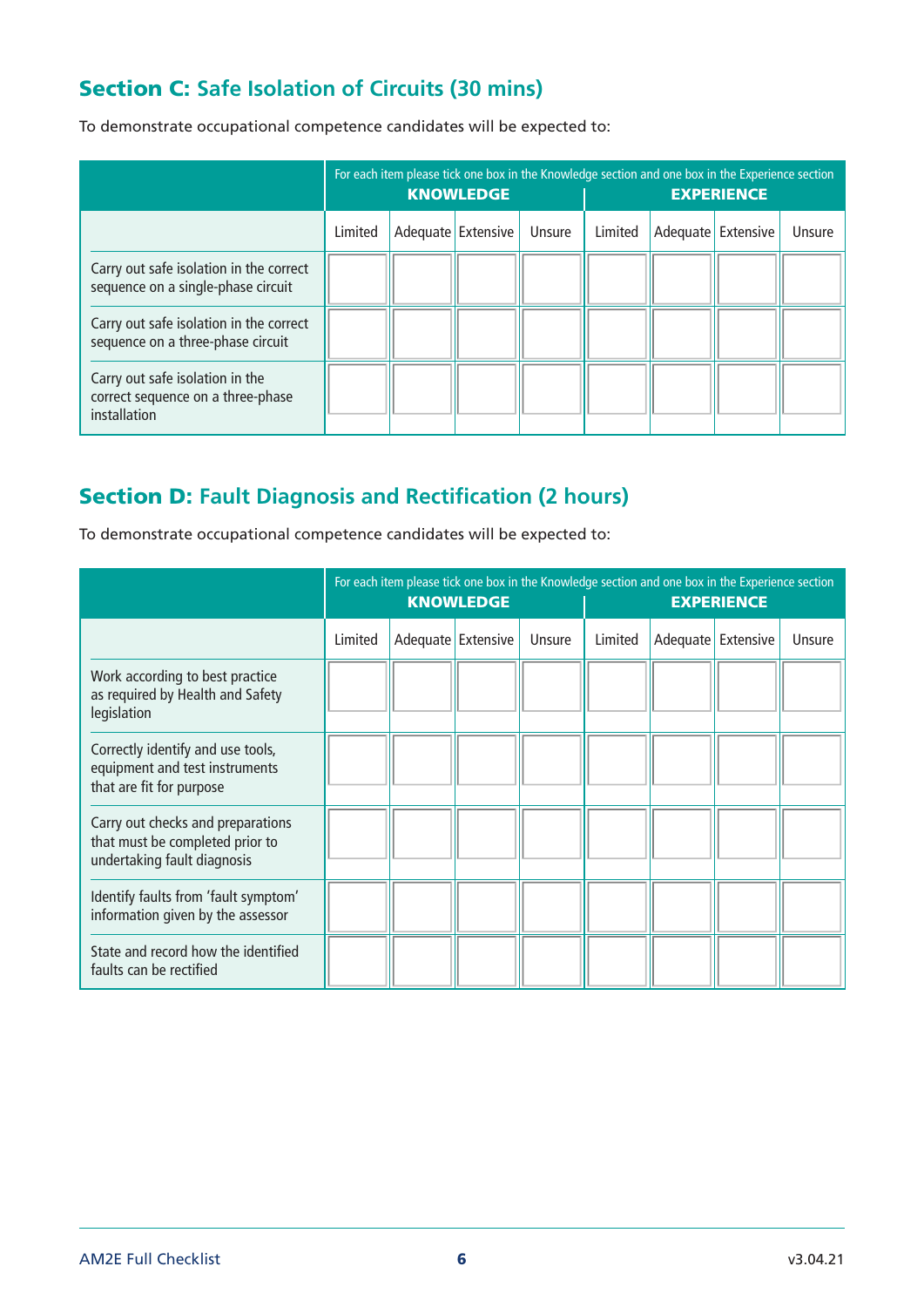## Section E: **Assessment of Applied Knowledge (1 hour)**

This assessment will last for one hour and be in the form of a computerised multiple-choice test. Candidates will be expected to answer 30 questions and will be assessed on their application of knowledge associated with:

|                                                              | For each item please tick one box in the Knowledge section and one box in the Experience section<br><b>KNOWLEDGE</b> |  |                    |        |         |          | <b>EXPERIENCE</b> |        |
|--------------------------------------------------------------|----------------------------------------------------------------------------------------------------------------------|--|--------------------|--------|---------|----------|-------------------|--------|
|                                                              | Limited                                                                                                              |  | Adequate Extensive | Unsure | Limited | Adequate | Extensive         | Unsure |
| Health and Safety                                            |                                                                                                                      |  |                    |        |         |          |                   |        |
| BS 7671: Requirements for<br><b>Electrical Installations</b> |                                                                                                                      |  |                    |        |         |          |                   |        |
| <b>Building Regulations</b>                                  |                                                                                                                      |  |                    |        |         |          |                   |        |
| Inspection, Testing and Fault<br>Finding                     |                                                                                                                      |  |                    |        |         |          |                   |        |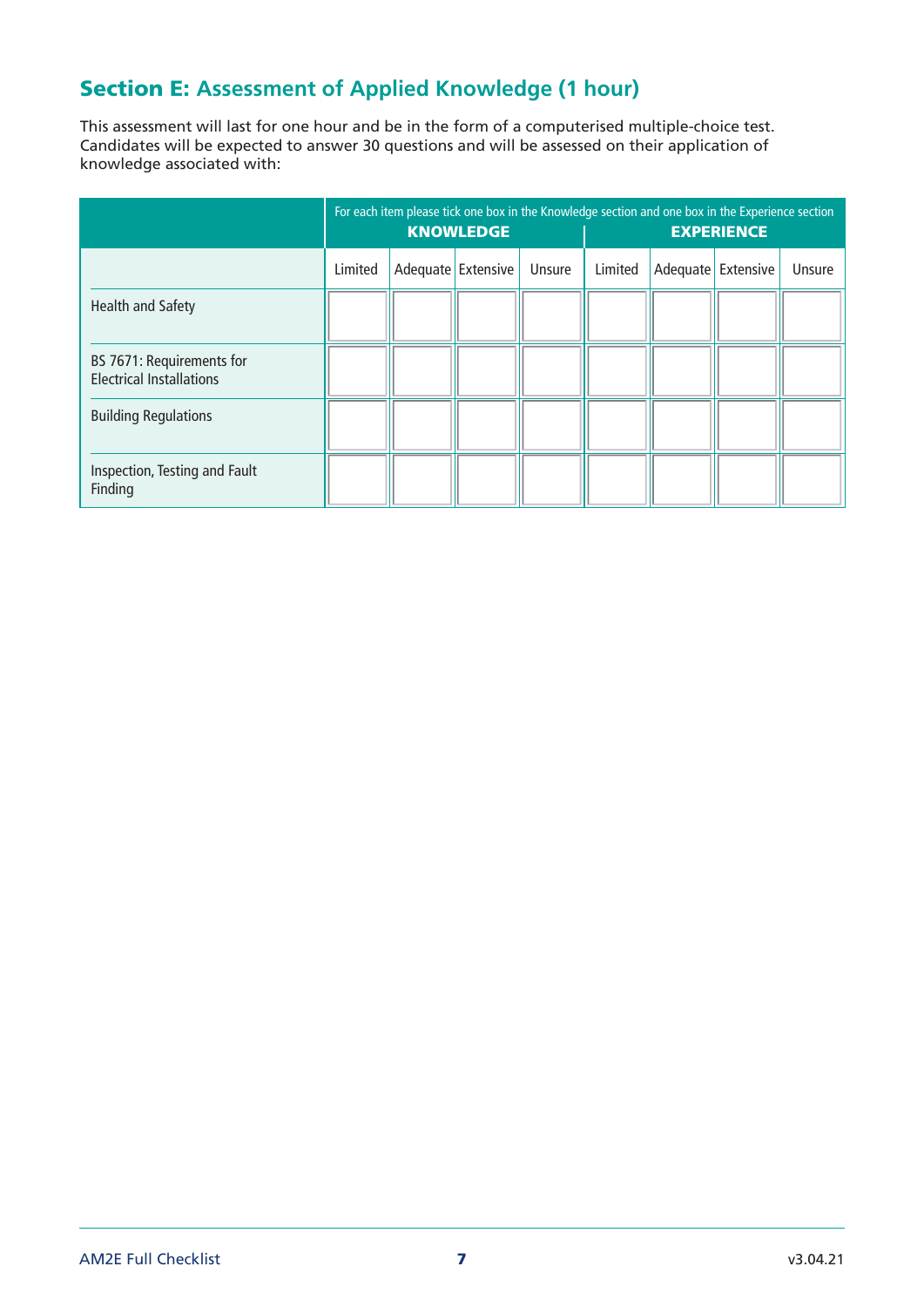## Identifying any further knowledge or experience required

Having completed the checklist, summarise below any areas where further knowledge or experience is required before undertaking the assessment.

#### Knowledge

The candidate requires further knowledge in:

| <b>List items</b> | <b>Tick when achieved</b> |
|-------------------|---------------------------|
|                   |                           |
|                   |                           |
|                   |                           |
|                   |                           |
|                   |                           |
|                   |                           |
|                   |                           |

### **Experience**

The candidate requires further experience in:

| <b>List items</b> | <b>Tick when achieved</b> |
|-------------------|---------------------------|
|                   |                           |
|                   |                           |
|                   |                           |
|                   |                           |
|                   |                           |
|                   |                           |
|                   |                           |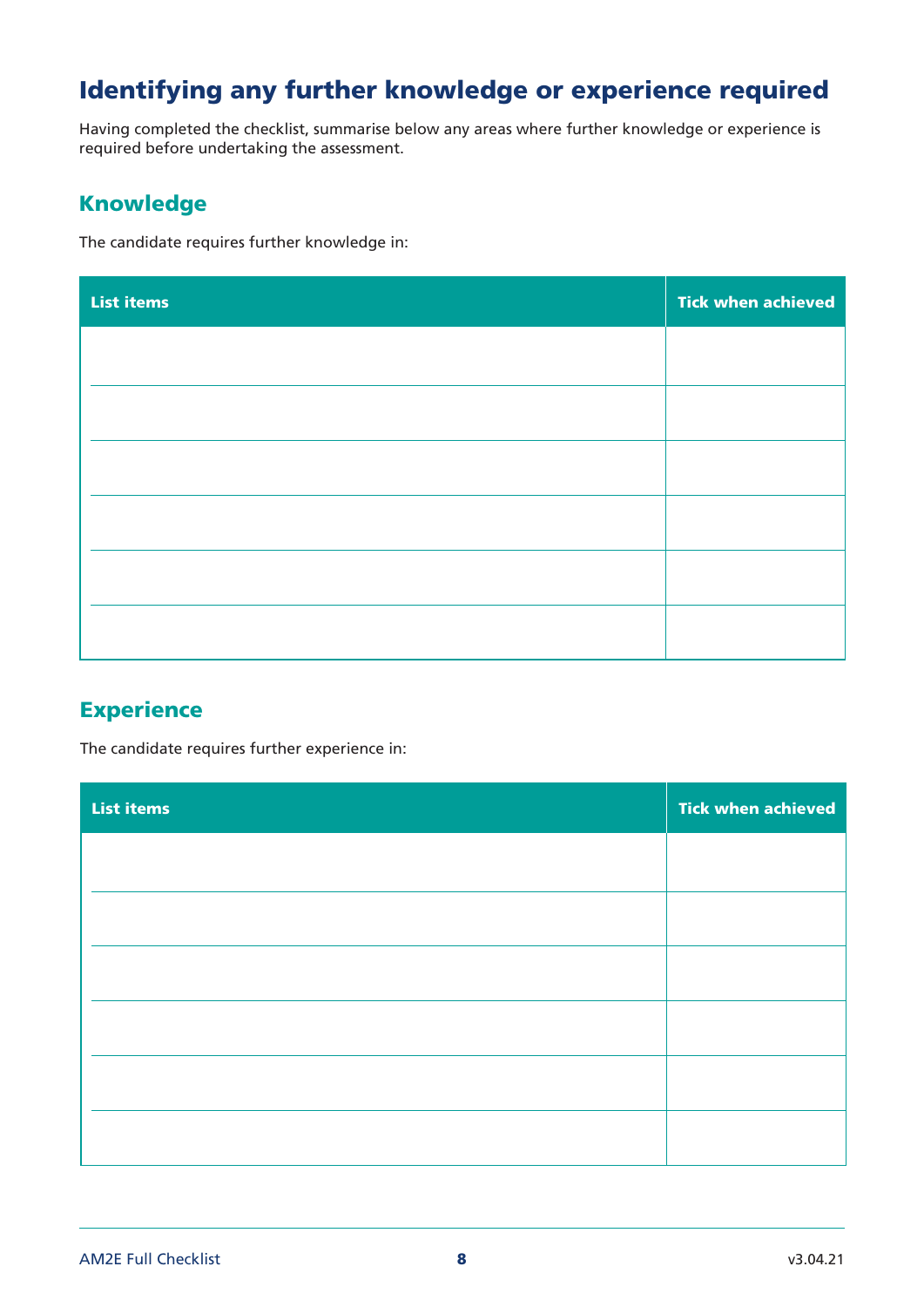## Important:

**This is a formal declaration to confirm readiness of the candidate for assessment. It must only be completed when each person signing is fully satisfied that all requirements are complied with.**

#### Training Provider Declaration of Readiness for Assessment

As the candidate's training provider, I formally confirm that the candidate has the full range of Knowledge and Skills specified within this checklist. In my opinion the candidate is able to consistently demonstrate a minimum of "adequate" in each of these areas and no further training or experience in any area is required. I confirm that all specified qualifications have been achieved and certificates submitted before assessment.

**By signing below, I formally confirm that the candidate is ready to undertake the AM2E Assessment.**

| <b>Training Provider Signature:</b> |
|-------------------------------------|
| <b>Print Name:</b>                  |
| Date:                               |

#### Candidate Declaration of Readiness for Assessment

As the candidate, I formally confirm that I believe I am consistently demonstrating a minimum of "adequate" in every area of Knowledge and Skill detailed in this checklist and that I do not require additional training or experience in any area to become occupationally competent.

**By signing below, I formally confirm that I am ready to undertake the AM2E Assessment.**

| Candidate Signature: |  |
|----------------------|--|
| <b>Print Name:</b>   |  |
| Date:                |  |